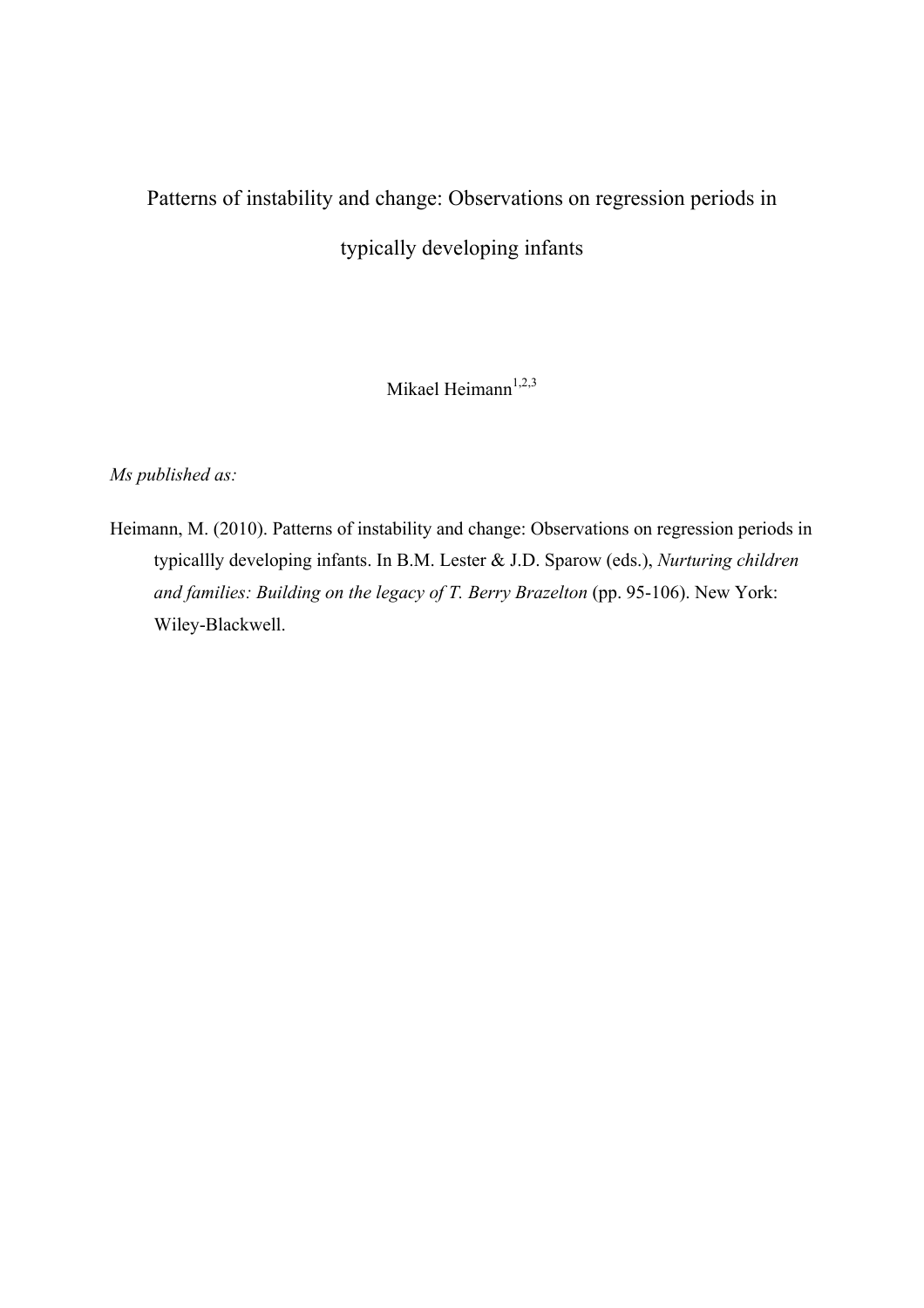Development is characterized by change; change that might come about so gradually that we as parents hardly notices it until afterwards. Currently, the dominating trends in developmental psychology have primarily honed in on biology and continuity (Kagan, 2008). Findings over the past decades have revealed that many cognitive and social skills/capabilities (e.g.: imitation, eye gaze, face recognition) can be observed at birth or very early after; findings that suggest continuity from early abilities to later fully mature versions. However, the existence of an early capacity does not automatically imply that this capacity is carried out by similar networks as the mature version (e.g.; Hall & Oppenheim, 1987; Heimann, 1991) and current theories rarely try to clarify exactly how these early abilities unfold into later mature versions (Johnson, 2005; Johnson, Grossman & Cohen Kadosh, 2009; Kagan, 2008).

The idea put forward in this chapter does not argue against a strong biological influence or the possibility of our nervous system being organized in such a way that certain perceptual features are more likely to be acted upon than others. However, this chapter presents observations suggesting that early development is a more discontinuous process than mostly assumed. It will be argued that eight distinct periods can be observed during the first year of life and that these periods reflect biological reorganizations and change that introduce instability into the fragile parent-child relationship. Behaviorally it might look as if the infant becomes less competent, that he or she "moves backwards". Thus, these periods are named regression periods (RP) (Plooij & Rijt-Plooij, 1989).

There have been many previous suggestions that such periods of change exist, but no consensus exist as to how many periods are to be expected or of the underlying function(s) (e.g.: Bever, 1982; Campos et al., 2008; Fischer, 1987; Plooij, 2003). The standard psychological literature usually reports only three or four periods during the first year of life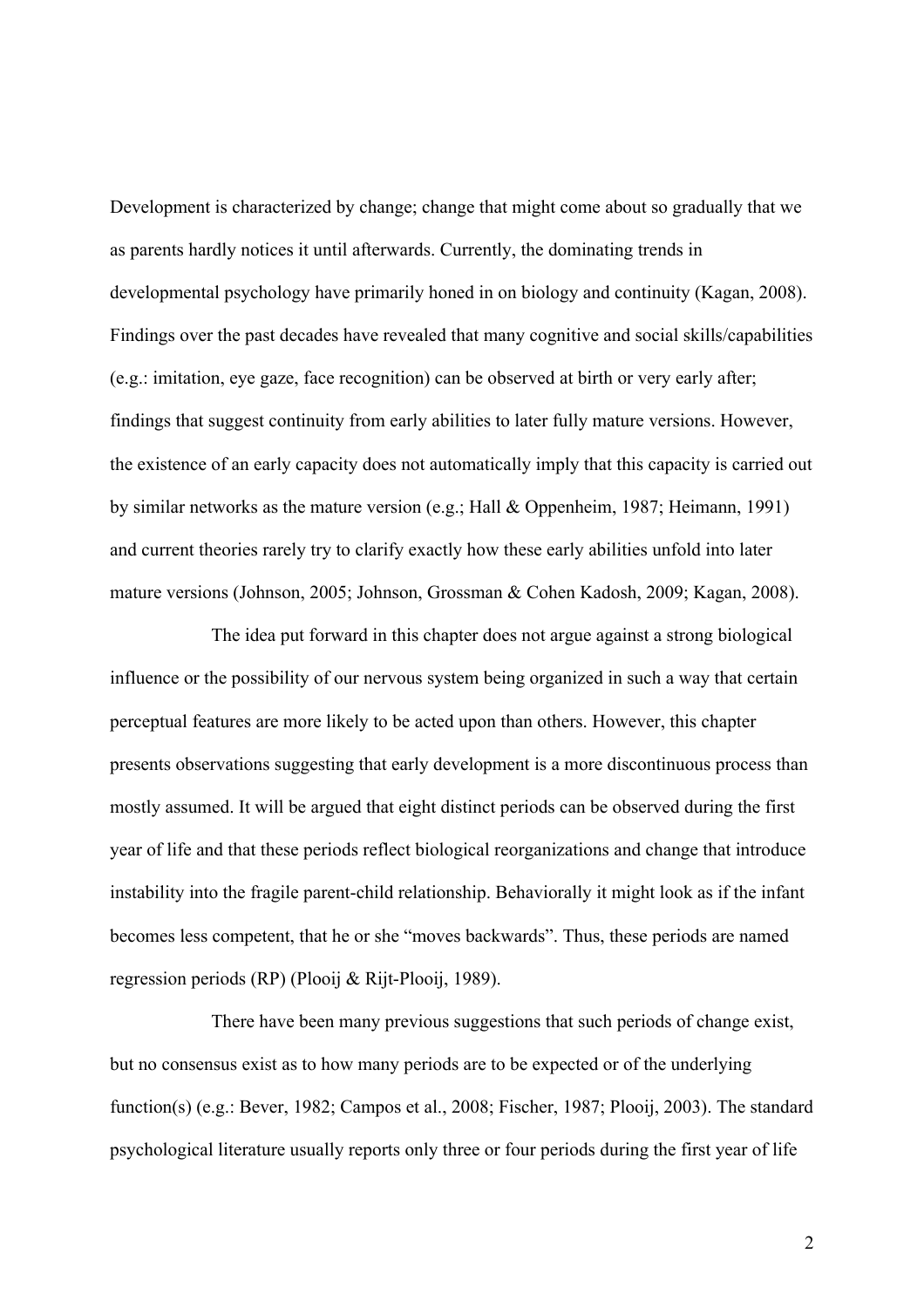(Plooij & Rijt-Plooij, 1989) whereas the findings presented in this chapter suggest up to ten regression periods during the first 18 months of life (centered around week(s) 5, 8, 12, 17, 26, 36, 44. 51-53, 61-62, and 72-73). These findings, based on detailed observations of both free living chimpanzees and human infants, questions some of our basic notions of early infant development. The field has for the most part not uncritically embraced these findings although the clinically grounded concept "touchpoints" introduced by Brazelton constitutes one important exception (Brazelton & Sparrow, 2006). However, independent replications are needed in order to provide a more solid scientific foundation which is also the primary aim of the chapter: To present and summarize studies that have investigated the existence of regression periods in three different countries: Spain, Great Britain, and Sweden.

The RP concept used here corresponds to weeks when an infant temporarily looses his or her stability due to hypothesized intrinsic reorganizations. Such periods are defined through observable behaviors within the cognitive, emotional or social domains (Zeanah, Neil & Larrieu, 1997). The infants' regressive behavior signals change, a shift to a new emergent phase (Tronick, 2006). These behavioral changes destabilize the parent-infant relationship and introduce new stressors for the parent to handle. Thus, the parent and the child must renegotiate their relationship and develop new dyadic regulatory capacities. If unsuccessful, the dyad will encounter an increase in stress that might lead to recurrent failures to achieve affectively rewarding interactions. Such failures might have "a profound effect on the development of coping and individual differences in resilience in the face of stress" (Tronick, 2006, p. 98).

Various ideas have been put forward regarding the mechanism that might explain regression or nonlinearity in development, e.g., biobehavioral, cognitive, perceptual, connectionist or complex dynamic processes (e.g.: Bates, 1976; Elman, 2003; Fischer & Rose, 1994; Kozulin, 1990; Rijt-Plooij & Plooij, 1992; Smith & Breazeal, 2007; Trevarthen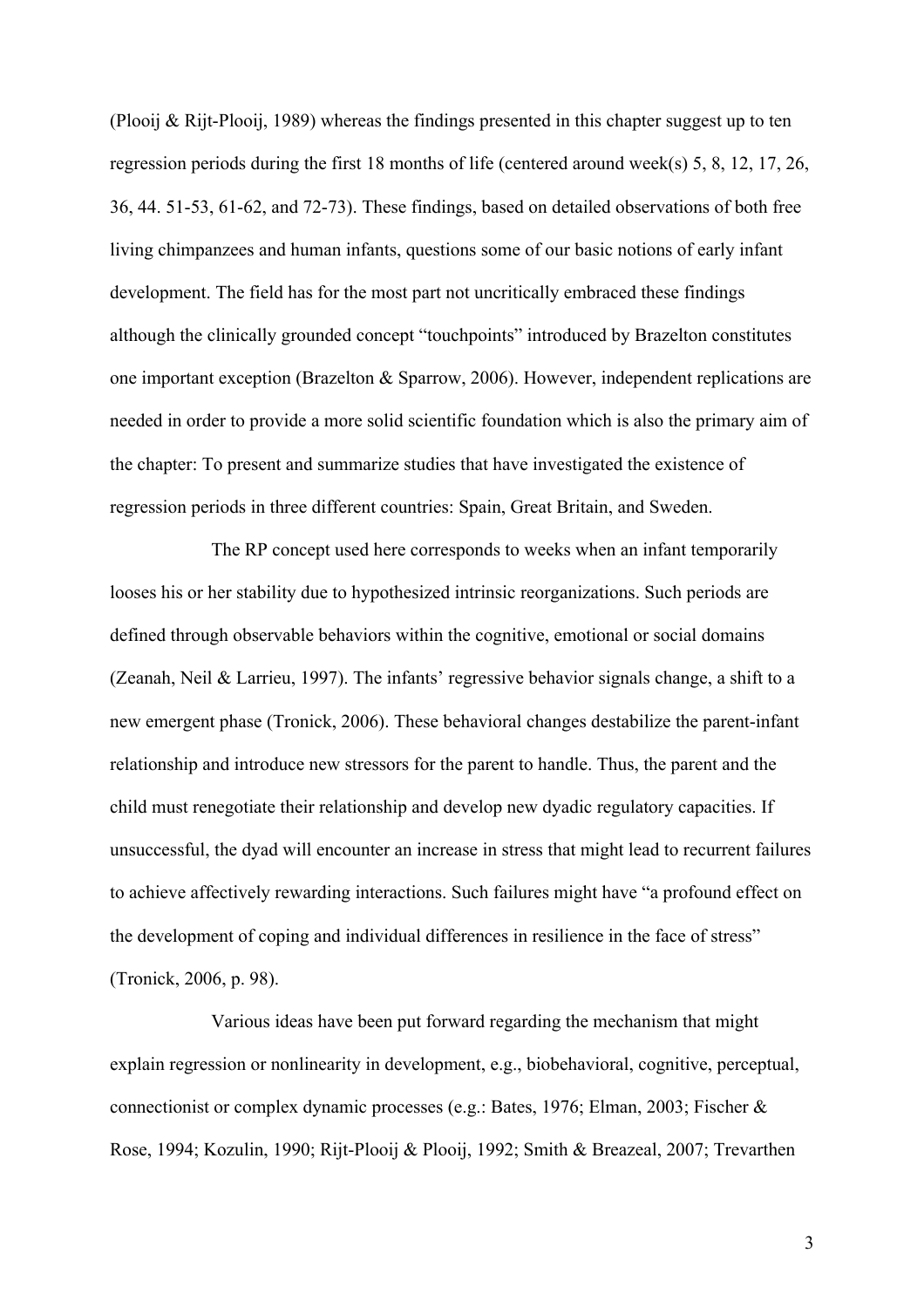1982; Trevarthen & Aitken, 2003; Munakata & McClelland, 2003). As one example, van Geert (1991) proposed a dynamic systems model of competitive growth in which regression is found in the intermediary stage whereas Plooij (1990, 2003) has promoted the idea that the perceptual control theory developed by Powers (1973) better explain regressions within early infancy. According to this theory, infants are born with few and limited levels of control, but with age develop a hierarchy of perceptual control. Each change in perception is the result of important changes within the nervous system and each change also signals the development of a new skill or strategy, and causes regression. These changes momentarily destabilize the infant's inner world and thus affect the mother-infant relationship. The reaction of the infant changes and the mother (parent) has to understand those new responses and re-negotiate the relationship. The underlying brain changes also mean that, at the end of a period, the infant's understanding of the world will have changed to some degree.

The remaining part of this chapter summarizes the results from a European project that, during the 90's, brought together research groups from Spain, Sweden, and Great Britain to test if indicators of regression could be found at the ages proposed in the original studies (Plooij & Rijt-Plooij, 1989; Rijt-Plooij & Plooij, 1992).

## *Observations from Spain*

Sadurni and Rostan (2002, 2003) studied regression periods among eighteen Catalan children in Spain. The children were between three weeks and 14 months and each child was followed longitudinally for about five months within one of four cohorts. Data were collected through questionnaires, semi-structured interviews and direct observations; the protocol followed Rijt-Plooij and Plooij's (1992) original suggestions. A regression period was coded if three behavioral indices were co-occurring: (1) An increase in bodily contact, (2) an increase in crying/irritability, and (3) one of several possible distortions; e.g.: a shift in the child's sleep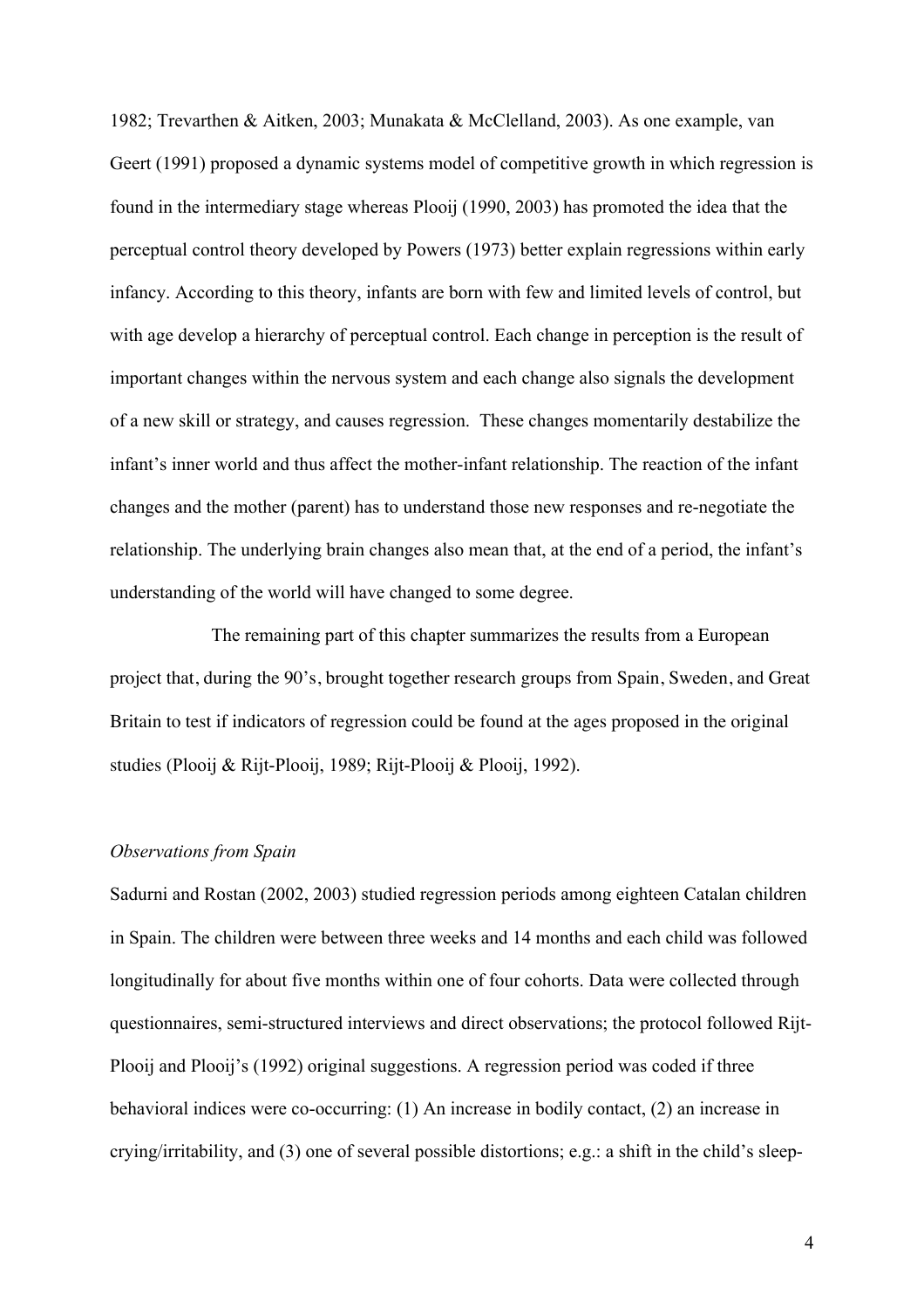wake cycle, a change in the child's activity level or drowsiness. The agreement between coders for specifying a regression period was around 80 percent.

The findings from the Spanish study show a close fit with the regression periods proposed by Rijt-Plooij and Ploij (1992) (see Figure 1). Sadurni and Rostan report peaks at 5, 8, 12-13, 18, 26-27, 35, 43 and 52 weeks, observations that matched almost perfectly the expected weeks.

### Insert Figure 1 About here

The original Dutch study never reported fewer than 80 percent of the children as regressive within any RP while the level of reported regression in the Spanish study varied from 42 to 100 percent. The highest percentages were observed for RP 2 (100%), RP 5 (85%) and RP 1 (80%) while lowest figure was noted for RP 3 (42%). For the other four RPs, the reported percentages varied from 50 to 62 %.

Each regression period lasted on average for two weeks with a range from one to four weeks. It was obvious that some children had quite concentrated RPs while for others the regression periods were prolonged over several weeks. Possible reasons for this variability can, according to Sadurni and Rostan, be attributed to either individual (e.g. temperamental differences between children) or relational factors influencing both members of the dyad.

#### *Observations from Great Britain*

Based on weekly phone interviews with thirty mothers from 10 to 26 weeks postpartum, a study from Great Britain found clear support for three regression periods (Woolmore & Richer, 2003). Beside the obvious aim to replicate the Dutch findings, Woolmore and Richer also made a point of developing a rigorous protocol for detecting regression periods. A computerized algorithm was used for deciding if any specific week should be categorized as regressive or not. They underscore that it is difficult to decide if a regression period exists or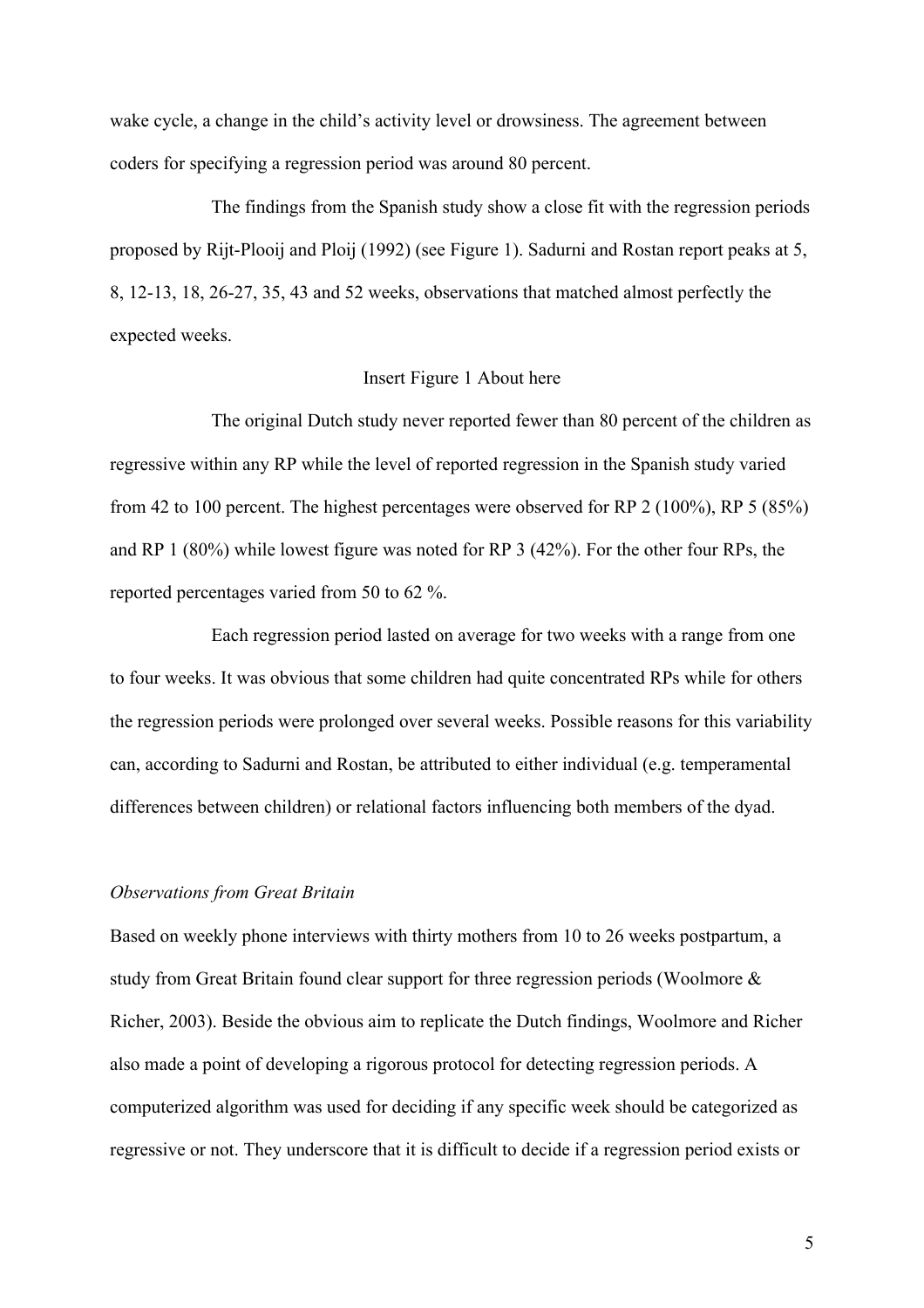not due to the high level of "noise" in the system under observation (= the mother-infant dyad). The information indicating regression is seen as a "weak signal" in a noisy environment.

The computer algorithm developed by Woolmore and Richer (see Figure 2) analyzed the information and classified any particular week as either a regression week or a non-regression week. To be classified as a regression week the score had to be one or two in category A (Fractious or changeable mood) and B (Attachment related behavior) and two or more in category C (Additional regression items). The categorizations made with the computer program were checked for reliability by having an independent rater evaluating twelve infants who were selected randomly. The achieved reliability was excellent (Kappa = .82).

### Insert Figure 2 About Here

The final analysis revealed a pattern that fitted well with the expected weeks (see Figure 1), clear support was found for the three expected peaks, at 12, 17 and 24 weeks  $(p < 0.01$ ; z test of proportions). In addition two additional peaks were initially found around week 14 and 20. Of these two, the peak around 14 weeks disappeared when a correction for age was instigated so that a deviance of +/- one week was accepted. The regression peak at week 20 did however not disappear and represents a regression week not previously reported by Rijt-Ploij and Ploij (1992). This week has previously been linked to an increase in conflicts within the mother-infant dyad by Rijt-Plooij and Ploij (1993) and Woolmore and Richer suggest that this regressive peak signifies something else than a pure regression period. In addition, they claim that this peak disappears for dyads in which the mother is depressed (Ploij & Rijt-Plooij, 2003).

In sum, the British study highlights the importance of adopting a rigorous methodology when studying regression during the infancy period. This is important in order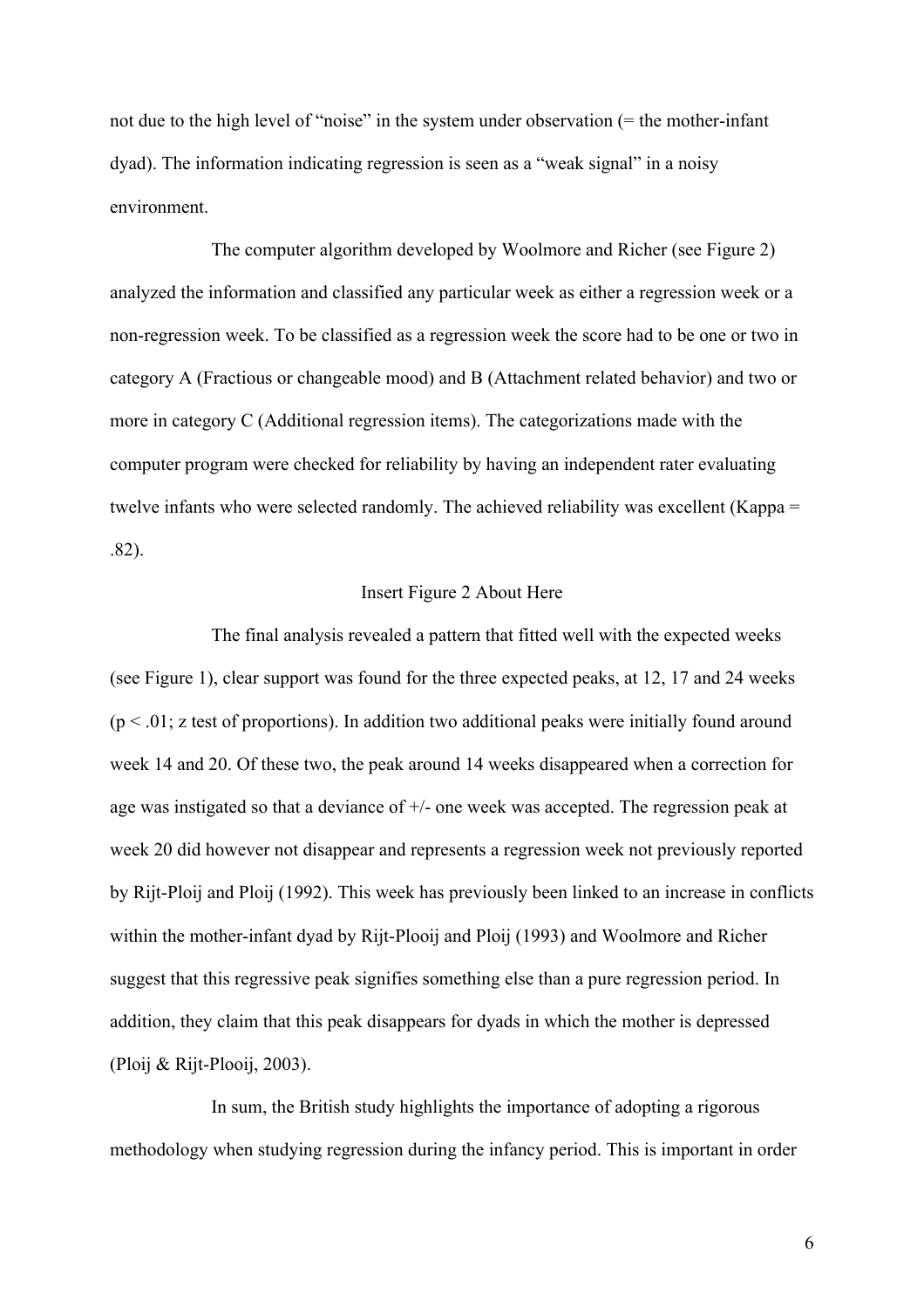to reduce the possibility of reporting chance findings. It is, however, as important to be aware of the opposite risk, to not see regression when it is actually there.

## *Observations from Sweden*

As for the studies carried out in Spain and Great Britain, the main goal of the Swedish project (Lindahl, 1998; Lindahl, Heimann & Ullstadius, 2003) was to replicate van de Rijt-Plooij and Plooij's (1992) findings. A definition of regression that closely matched the one used in the original studies was chosen, a definition that emphasizes regression as an interpersonal phenomenon:

*"The regressive phenomenon we are dealing with…belongs to the emotional domain. It consists mainly of the temporary decrease/disappearance of the growing independence of the baby as measured through mother-infant body contact, combined with an increase in crying"*

(Rijt-Plooij & Plooij, 1992, p. 131)

Seventeen infants (9 girls) and their mothers were followed from birth to 15 months and data on regression was collected through both questionnaires and observations. A significant correlation was observed between the numbers of observed and expected regression weeks  $(r = .90)$ , which suggests a connection stronger than could be expected by chance. Overall a cyclical pattern matching the original findings was found although these periods did not always coincide perfectly with the expected RP's (about 70% of the observed regressive weeks matched the expected weeks). The percentage of infants judged as regressive during the expected weeks revealed support for six of the hypothesized periods (see Figure 1): Fifty percent or more of the children were identified as regressive during RP 1 (54%), RP 3 (50%), RP 4 (70+), RP 5 (53%), RP 6 (80+), and RP 7 (80+) weeks. In contrast, no or weak support were found for RP 2 (29%), RP 8 (44%) and RP 9 (36%).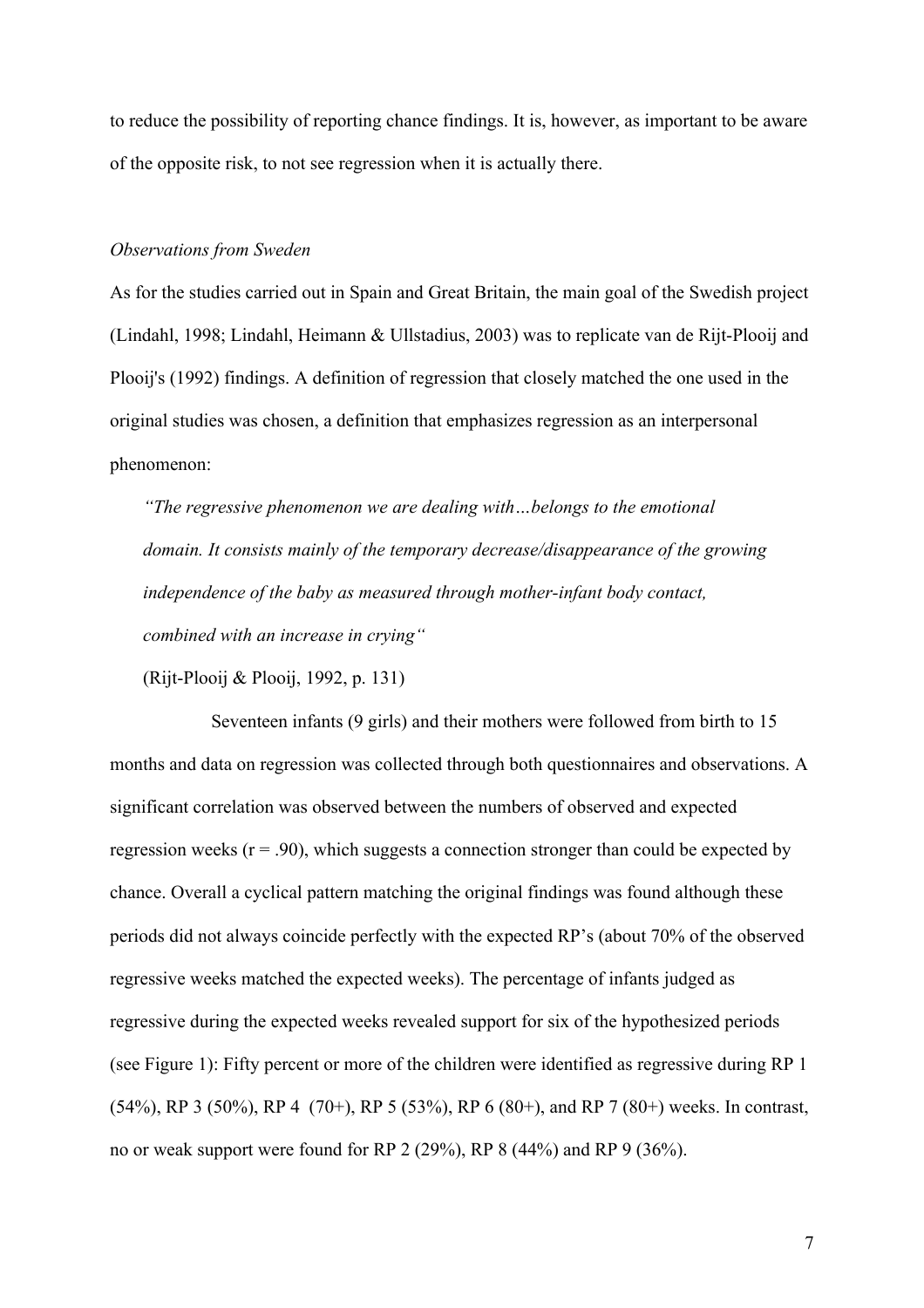The lack of support for RP 2 in the Swedish study is somewhat surprising since this period around two months of age is one of the more accepted periods of change or transition in the literature (e.g. Fischer, 1987; Trevarthen & Aitken, 2003). Moreover, both the original study by Rijt-Plooij and Plooij (1992) and the Spanish replication study (this chapter) found clear indications of regression during this period. A re-analysis of the Swedish data did not resolve the issue but did hint to a possible explanation: Five additional infants had been judged as "close-to-be-regressive" by their mothers but not strong enough to indicate a RP. A similar pattern of "borderline regression" was not found for any of the other expected regression periods and should these five infants have been included together with the four previously identified infants, support for RP 2 would have been evident (69% displayed regression or borderline regression). Moreover, the low number of regressive infants for RP 9 might have been masked by illness since four children  $(= 29\%)$  were reported ill and not regressive during this regression period.

The role of the primary caregiver changed when the infants' were between 8 to 12 months old and might explain why no support for RP 8 was found. For about half the sample, the mother went back to work and the father stepped in as caregiver, a change that might have had an impact on the parental-infant relationship and also on how behavioral changes were reported back to the research team.

## *Conclusions*

The combined findings from Spain, Sweden and Great Britain are in concert with the overall picture presented by Rijt-Plooij and Plooij (1992, 1993), the phenomenon of regression periods in early infancy seems to be real and warrants the attention of both clinicians and researchers. It is notable that the regression periods investigated in the research presented in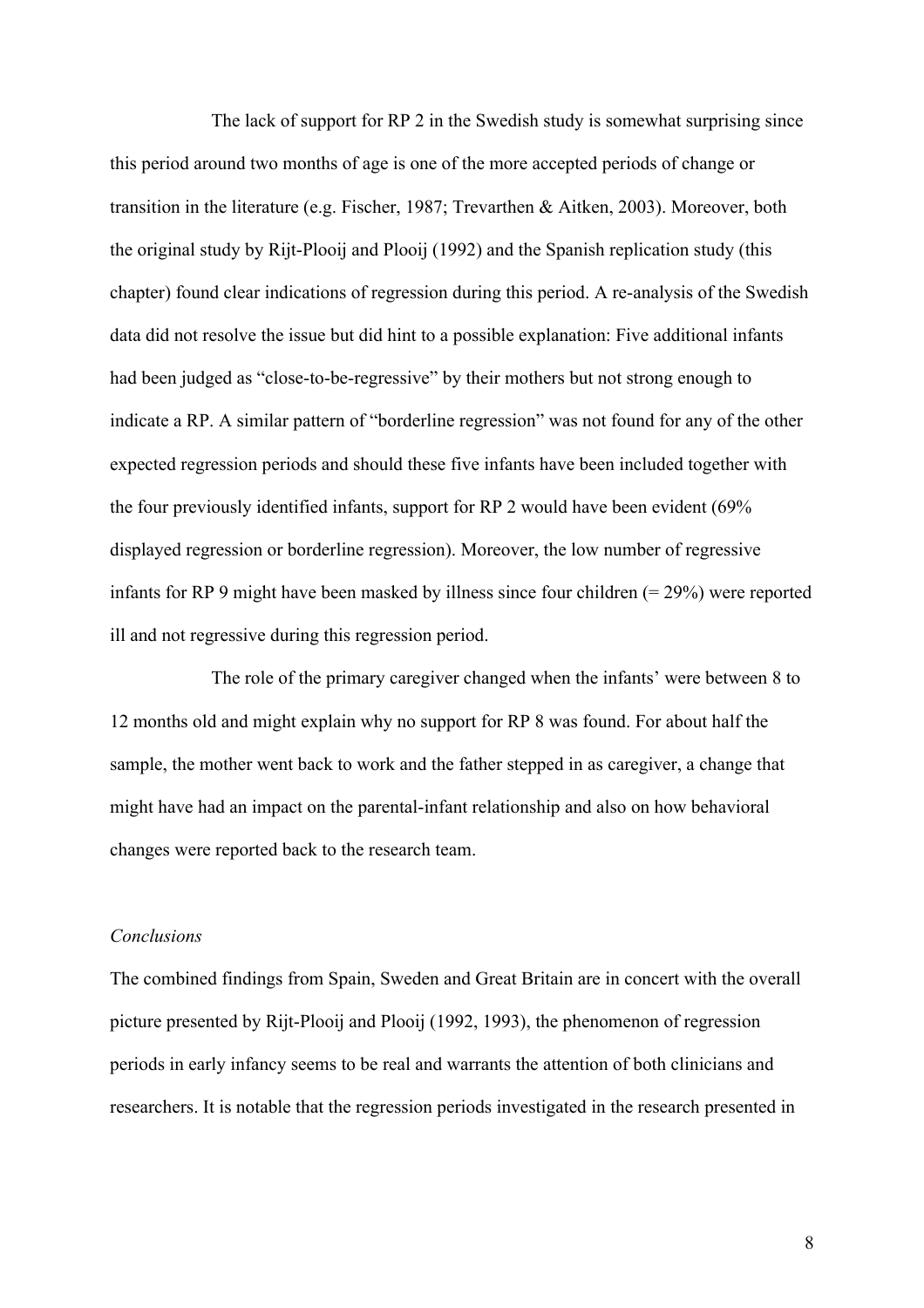this chapter to a large degree overlap with the touchpoints in development as suggested from clinical experience by Brazelton (Brazelton & Sparrow, 2006).

Campos et al. (2008) recently suggested that regressive phenomena have been neglected in contemporary research. Much of current research has, for good reasons, focused on finding links between early and late versions of early competencies resulting in a better understanding of the capacities the infant has and of early starting points for important social and cognitive skills. However, the overwhelming support for early competencies might also overshadow the fact that similarly identical behaviors might be governed by different neural structures. Thus there is a risk that we overinterpret early competencies and early changes in the development.

This means that for understanding the regression phenomena described here we need to focus on the detailed behavioral and neurological development of the infant. Social and cognitive functions emerge as the result of interactions between different brain regions as well as of interactions between the brain and the psychosocial environment (Johnson et al., 2009). Moreover, Johnson et al. also argue that "the same behavior could be supported by different neural substrates at different ages during development" (p. 152) which might affect how we understand the changes taking place at each regression period. Plooij (2003) presents a list of possible perceptual changes underlying each regression period. Understanding of events is, for instance, highlighted at RP 4, relationships at RP 5 and categories at RP 6. These are possible links that need to be coupled with direct behavioral evidence. It is however also possible, if we follow the line of argument put forward by Johnson et al. that each RP does not represent a completely new competence but instead a further development of skills already to some degree within the child's repertoire.

Finally, it must be stressed that more research is needed. We lack knowledge on how individual differences might influence how regressive behaviors are expressed and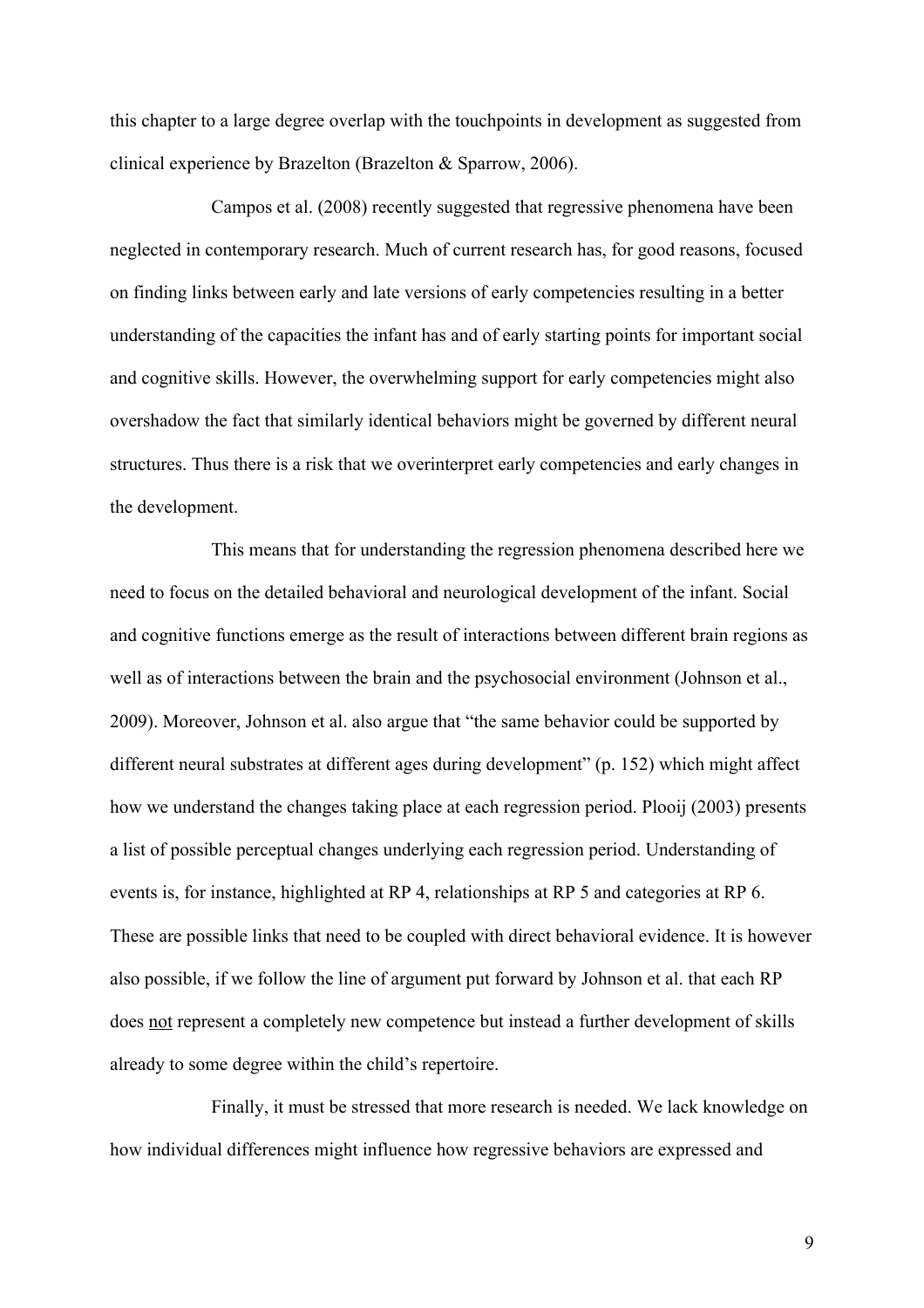interpreted, we lack a deeper understanding on how culture exerts its influence, and we lack knowledge on possible consequences on the development of attachment by how the parentinfant dyad handles the stress induced by regression. We do, however, have good grounds to suspect that how parents react to or understand their infant will impact development. Thus, a parent with less knowledge, with less social support or with mental health problems (e.g. depression) increases the risk of a non-optimal outcome of recurrent stressful conflicts between the parent and the infant induced by repeated regressions. The one time smooth interaction might instead become characterized by an increase in crying, fewer moments of positive interactions and maybe even sustained withdrawal on the infant's part (Guedeney, 2007).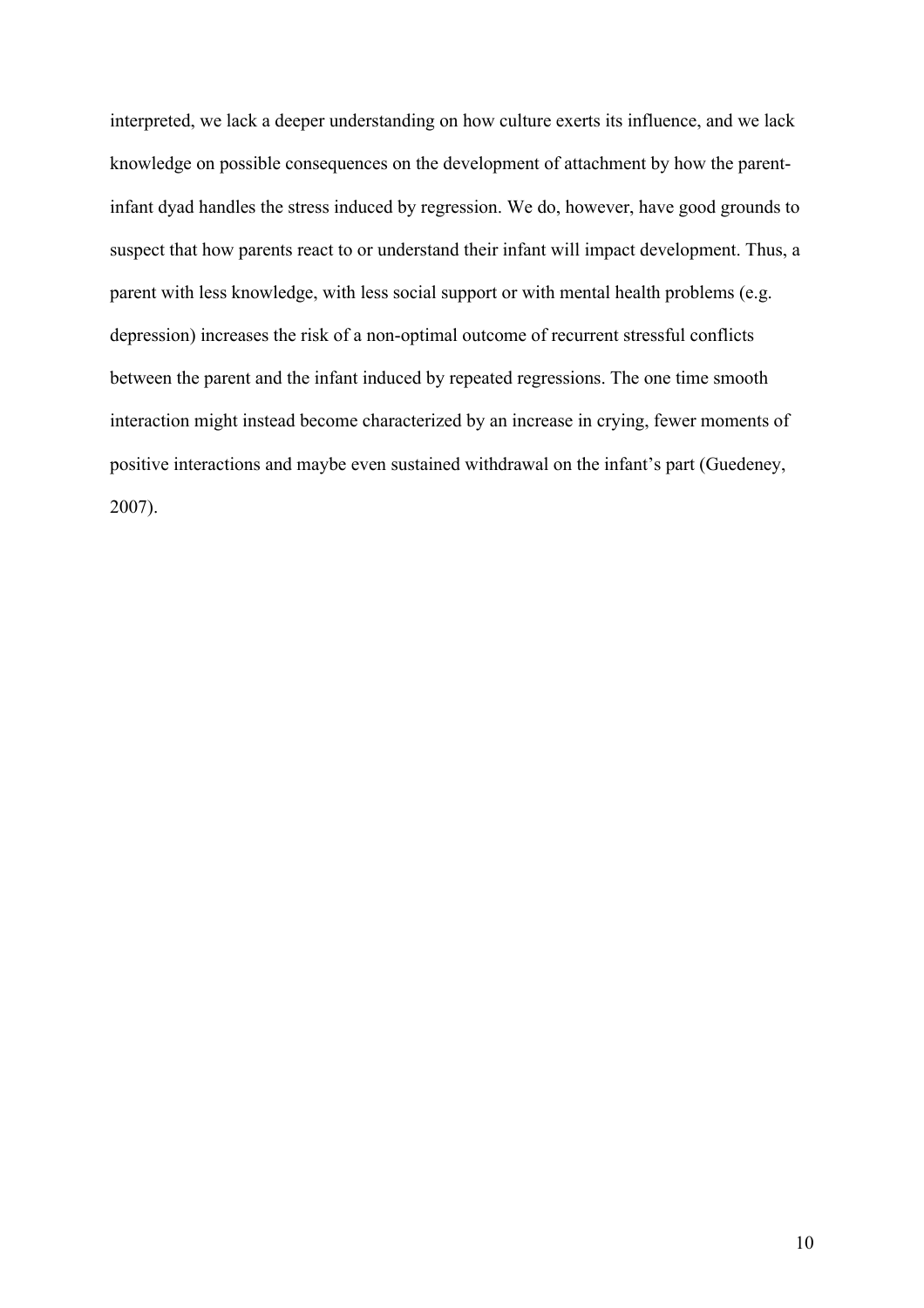# Acknowledgement

Writing of this chapter has in part been made possible by a grant from the Swedish Council

for Working Life and Social Research (grant # 2006-1040)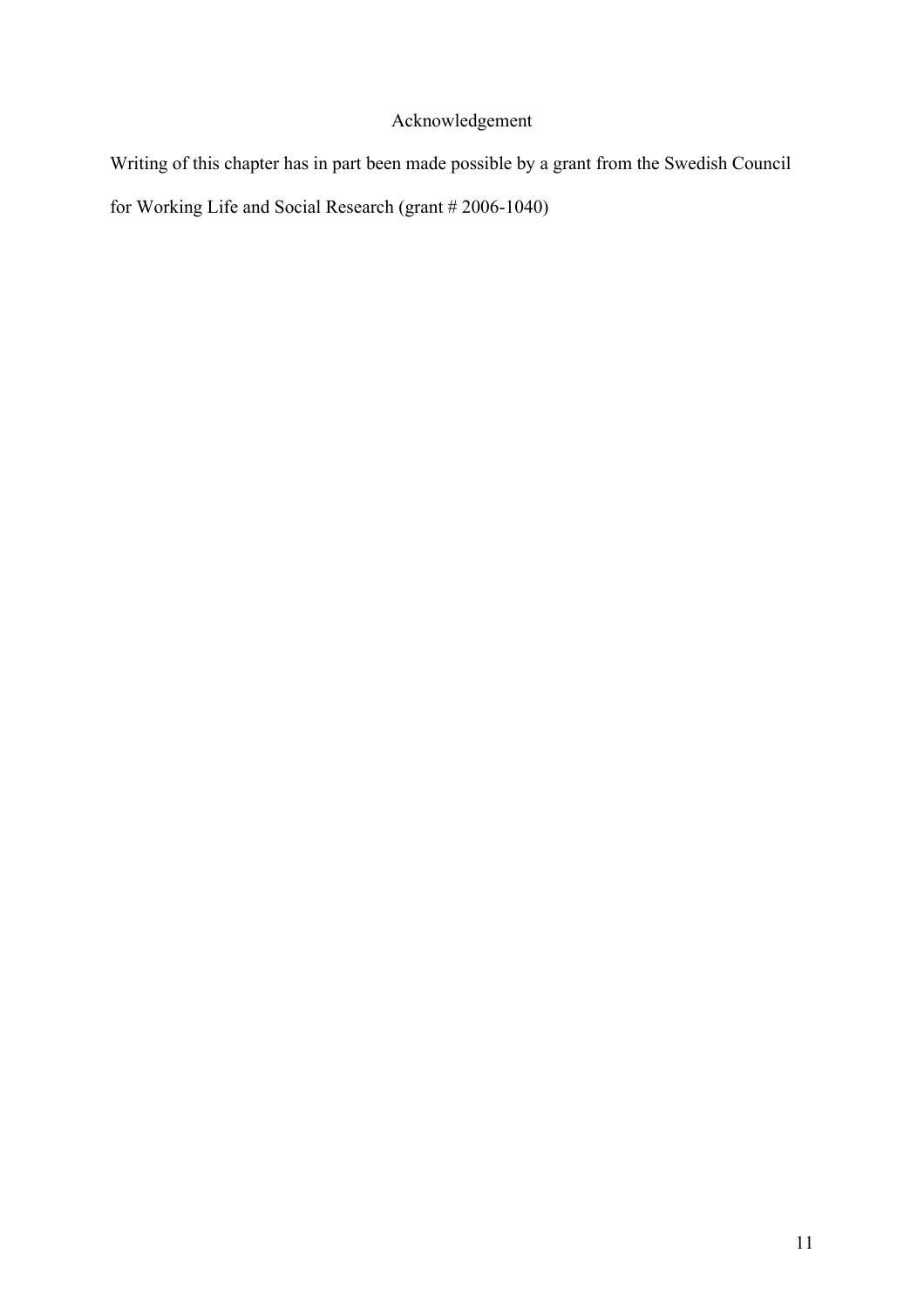#### References

- Bates, E. (1976). *Language and context: Studies in the acquisition of pragmatics.* Academic Press, New York.
- Bever, T. G. (1982). Introduction. In T. G. Bever ( Ed.), *Regression in mental development: Basic phenomena and theories* (pp. 1-4). Hillsdale, NJ: Erlbaum.
- Brazelton, T.B., & Sparrow, J.D. (2006). *Birth to three: Your child's emotional and behavioural development.* Cambridge, MA: Da Capo Press.
- Campos, J.J., Witherington, D., Anderson, D.I., Frankel, C.I., Uchiyama, I., & Barby-Roth, M. (2008). Rediscovering development in infancy. *Child Development, 79,* 1625-1632.
- Elman, J.L., Bates, E.A., Johnson, M.H., Karmiloff-Smith, A., Parisi, D., & Plunkett, K. (1996). *Rethinking innateness: A connectionist perspective on development.* Cambridge, MA: MIT Press.
- Fischer, K. W. (1987). Relation between brain and cognitive development. *Child Development, 58,* 623-632.
- Fischer, K. W., & Rose, S. P. (1994). Dynamic development of coordination of components in brain and behavior: A framework for theory and research. In G. Dawson & K. W. Fischer (Eds.), *Human behavior and the developing brain* (pp. 3 - 66). New York: The Guilford Press.
- Geert, P. van. (1991). A dynamic systems model of cognitive and language growth. *Psychological Review, 98*, 3-53.
- Guedeney, A. (2007). Withdrawal behavior and depression in infancy. *Infant Mental Health Journal, 28,* 393-408.
- Hall, W.G.., & Oppenheim, R.W. (1987). Developmental psychobiology, Prenatal, perinatal and early postnatal aspects of behavioural development. *Annual Review of Psychology, 38,* 91-128.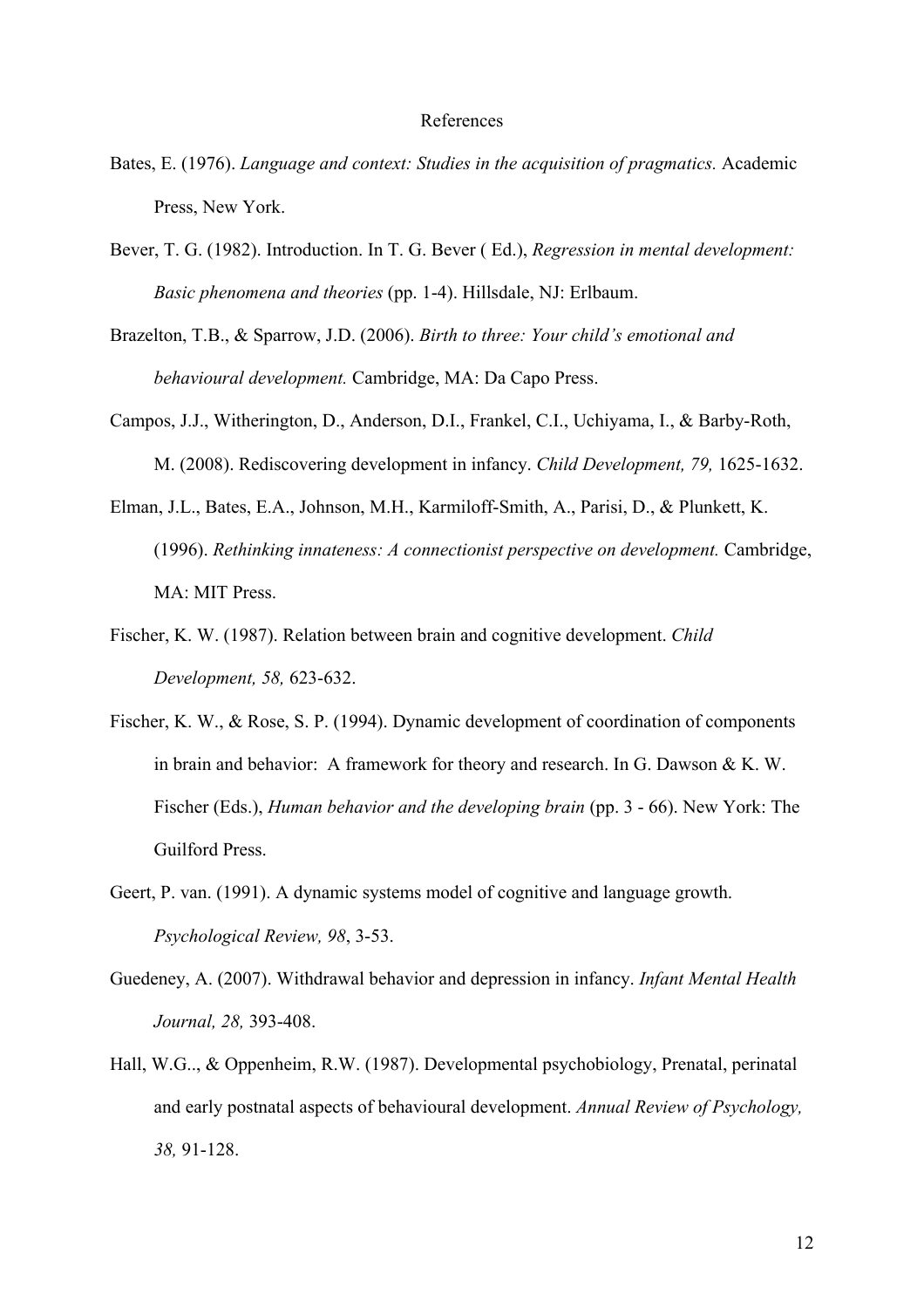- Heimann, M. (1991). Neonatal Imitation: A Social and Biological Phenomenon. In T. Archer & S. Hansen (Eds.), *Behavioral Biology: The Neuroendocrine Axis* (pp. 173-186). Hillsdale, NJ.: Erlbaum
- Johnson, M.H. (2005). The ontogeny of the social brain: A tribute to Michael Posner. In U. Mayr, E. Awh & S.W. Keele (Eds.), *Developing Individuality in the Human Brain* (pp. 125 – 140). Washingon, DC: American Psychological Association.
- Johnson, M.H. , Grossman, T., & Cohen Kadosh, K. (2009). Mapping functional brain development: Building a social brain through interactive specialization. *Developmental Psychology, 45* (1), 151-159.
- Kagan, J. (2008). In defense of qualitative changes in development. *Child Development, 79*, 1606-1624.
- Kozulin, A. (1990). The concept of regression and Vygotskian developmental theory. *Developmental Review, 10*, 218-238.
- Lindahl, L.B. (1998). *Gender and age related developmental processes during infancy*. Doctoral dissertation, Göteborg University, Sweden.
- Lindahl, L.B., Heimann, M., & Ullstadius, E. (2003). Occurrence of regression periods in the normal development of Swedish infants. In M. Heimann (Ed.), *Regression Periods in Human Infancy* (pp. 41-55). Mahwah, NJ: Erlbaum.
- Munakata, Y., & McClelland, J.L. (2003). Connectionist models of development. *Developmental Science, 6*, 413-429.
- Plooij, F. X. (1990). Developmental psychology: Developmental stages as successive reorganizations of the hierarchy. In R. J. Robertson & W. T. Powers (Eds.), *The control theory view - Introduction to modern psychology* (pp. 123-133). Gravel Switch, KY: The control systems group, Inc.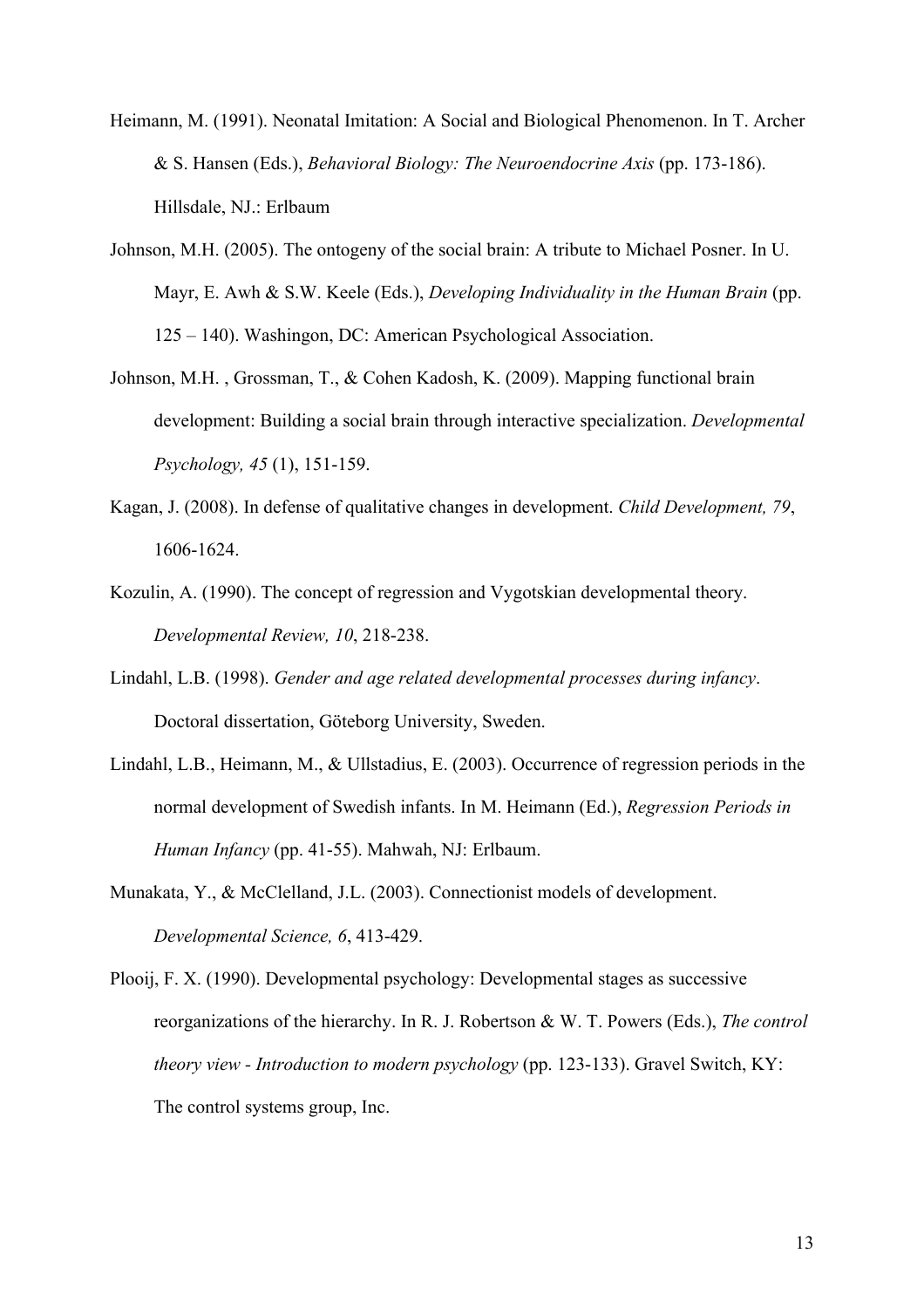- Plooij, F.X. (2003). The trilogy of mind. In M. Heimann (Ed.), *Regression Periods in Human Infancy* (pp. 185-203). Mahwah, NJ: Erlbaum.
- Plooij, F. X. & Rijt-Plooij, H.H.C. van de. (1989). Vulnerable periods during infancy: Hierarchically reorganized systems control, stress and disease. *Ethology and Sociobiology, 10,* 279-296.
- Ploij, F.X., & Rijt-Plooij, H.H.C. van de. (2003). The effects of sources of "noise" on direct observation measures of regression periods: Case studies of four infants' adaptations to special parental conditions. In M. Heimann (Ed.), *Regression Periods in Human Infancy* (pp. 57-80). Mahwah, NJ: Erlbaum.
- Powers, W.T. (1973). Behavior: The control of perception. Chicago: Aldine.
- Posner, M., Rothbart, M.K., Farah, M., & Bruer, J. (Eds.). (2001). The developing brain [Special issue]. *Developmental Science, 4* (3).
- Rijt-Plooij, H.H.C. van de., & Plooij, F. X. (1992). Infantile regressions: Disorganization and the onset of transition periods. *Journal of Reproductive and Infant Psychology, 10*, 129- 149.
- Rijt-Plooij, H.H.C. van de., & Plooij, F. X. (1993). Distinct periods of mother-infant conflict in normal development: Sources of progress and germs of pathology. *Journal of Child Psychology and Psychiatry, 34*, 229-245.
- Sadurní, M., & Rostan, R. (2002). Regression periods in infancy: A case study from Catalonia. *The Spanish Journal of Psychology, 1*, 36-43.
- Sadurni, M., & Rostan, C. (2003). Reflections on regression periods in the development of Catalan infants. In M. Heimann (Ed.), *Regression Periods in Human Infancy* (pp. 7-22). Mahwah, NJ: Erlbaum.
- Smith, L.B., & Breazeal, C. (2007). The dynamic lift of developmental process. *Developmental Science, 10*, 61-68.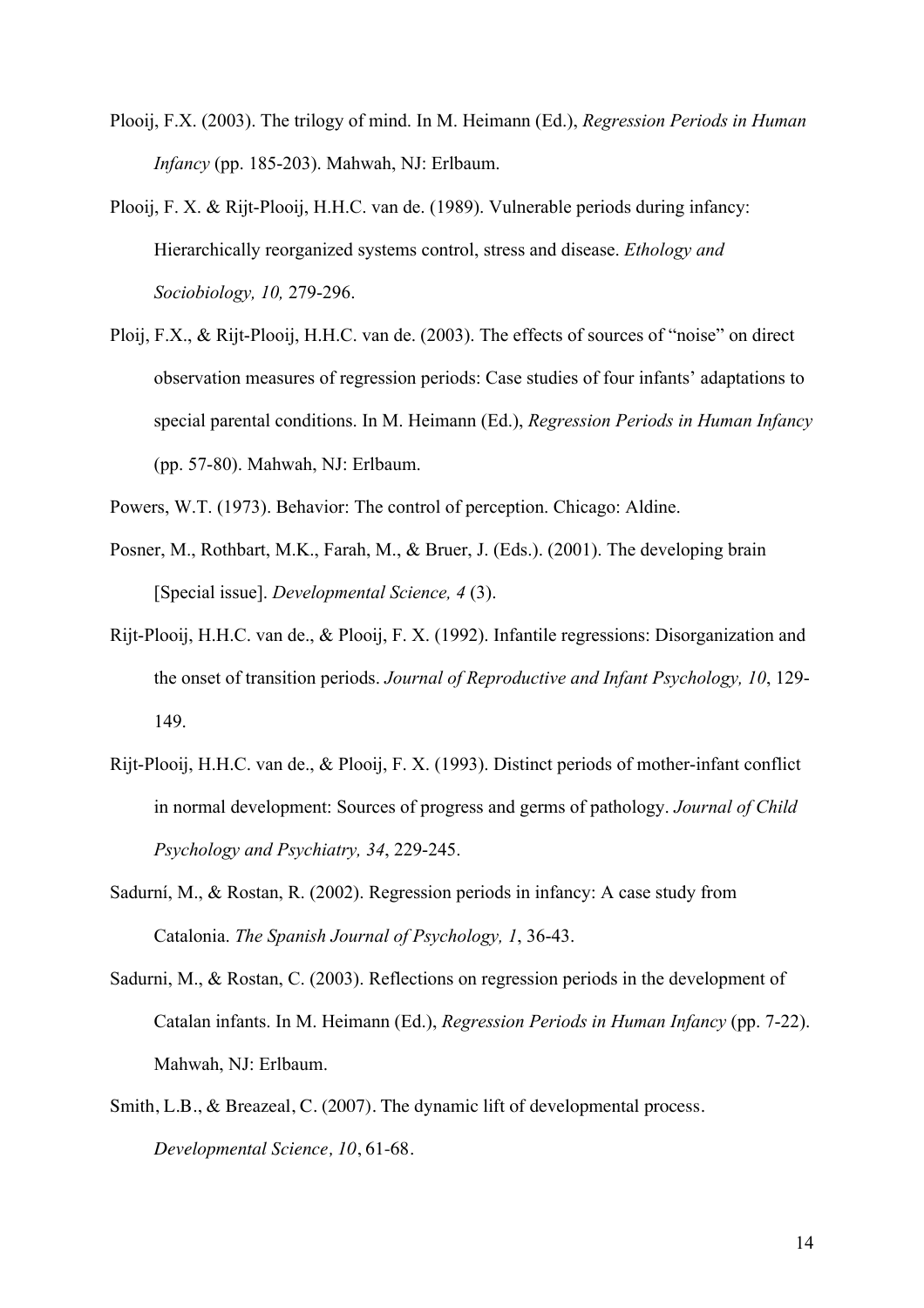Trevarthen, C. (1982). Basic patterns of psychogenetic change in infancy. In T. G. Bever (Ed.), *Regressions in mental development: Basic phenomena and theories* (pp. 7-46). Hillsdale, NJ: Erlbaum.

- Trevarthen, C., & Aitken, K. (2003). Regulation of brain development and age-related changes in infants' motives: The developmental function of regressive periods. In M. Heimann (Ed.), *Regression Periods in Human Infancy* (pp. 107-184). Mahwah, NJ: Erlbaum.
- Tronick, E. (2006). The inherent stress of normal daily life and social interaction leads to the development of coping and resilience, and variation in resilience in infants and young children. *Annals of the New York Academy of Science, 1094*, 83–104.
- Woolmore, A. & Richer, J. (2003). Detecting infant regression periods: Weak signals in a noisy environment. In M. Heimann (Ed.), *Regression Periods in Human Infancy* (pp. 23-39). Mahwah, NJ: Erlbaum.
- Zeanah, C. H., Neil, W. B., & Larrieu, J. A. (1997). Infant development and developmental risk: A review of the past 10 years. *Journal of American Academy of Child & Adolescent Psychiatry, 36*, 165-177.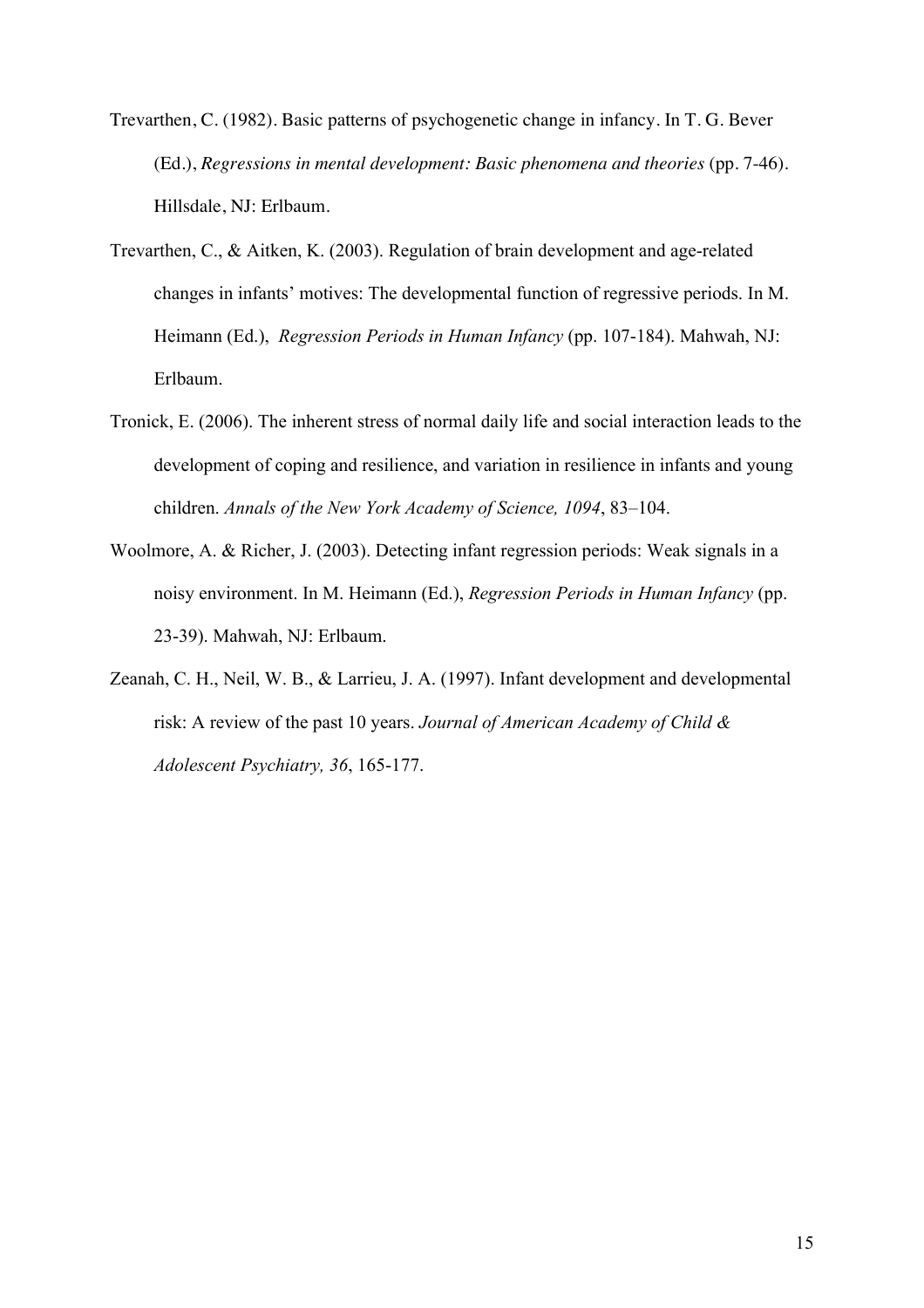# Figure legends

# *Figure 1*

Regressive periods (RP) replicated in Spain, Sweden and Great Britain using findings from the Netherlands as gold standard. For each study a hit is counted if one or more regressive weeks is overlapping completely or in part with the Dutch report. A miss is counted if a RP lies completely outside expected periods (thus, a hit would be noted for RP 4 if a study identifies regression for weeks 14-17). An unconfirmed RP indicates that less than 50% of the children in a study are judged as regressive.

## *Figure 2*

The Plooij algorithm for determining regression weeks. Adopted from Woolmore and Richer (2003, p. 25).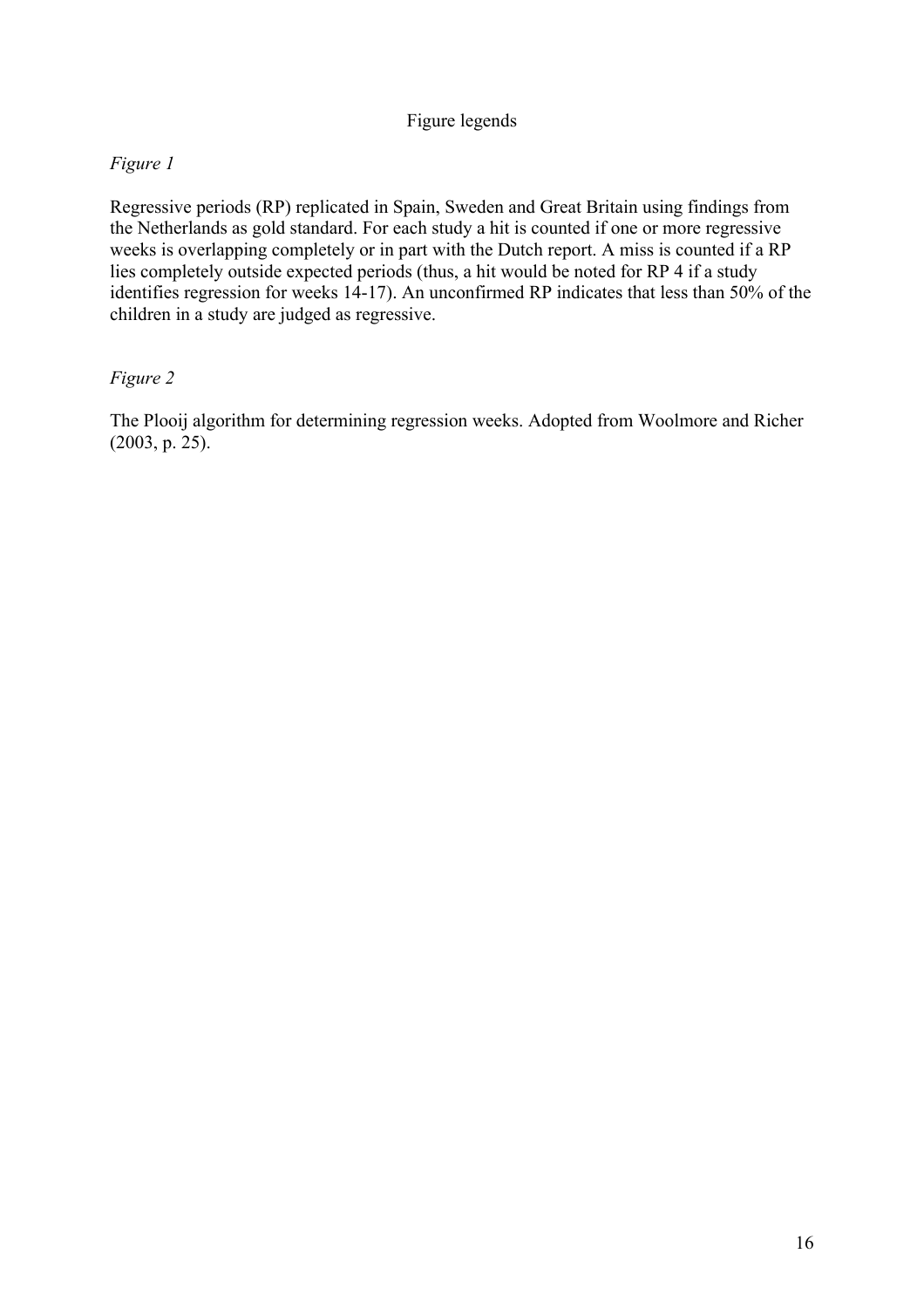Figure 1



<sup>1</sup> Each regressive week has been estimated based on data presented by Rijt-Plooij and Ploij (1992) using 50+ as criterion. Thus, over 50 % of the children participating in a study must be judged as regressive for a regressive week to be declared. Exceptions: (1) In RP1 in Lindahl et al's study the number of regressive children is exactly 50%. (2) Woolmore and Richer used a different statistical procedure when identifying regression (z test of proportions).